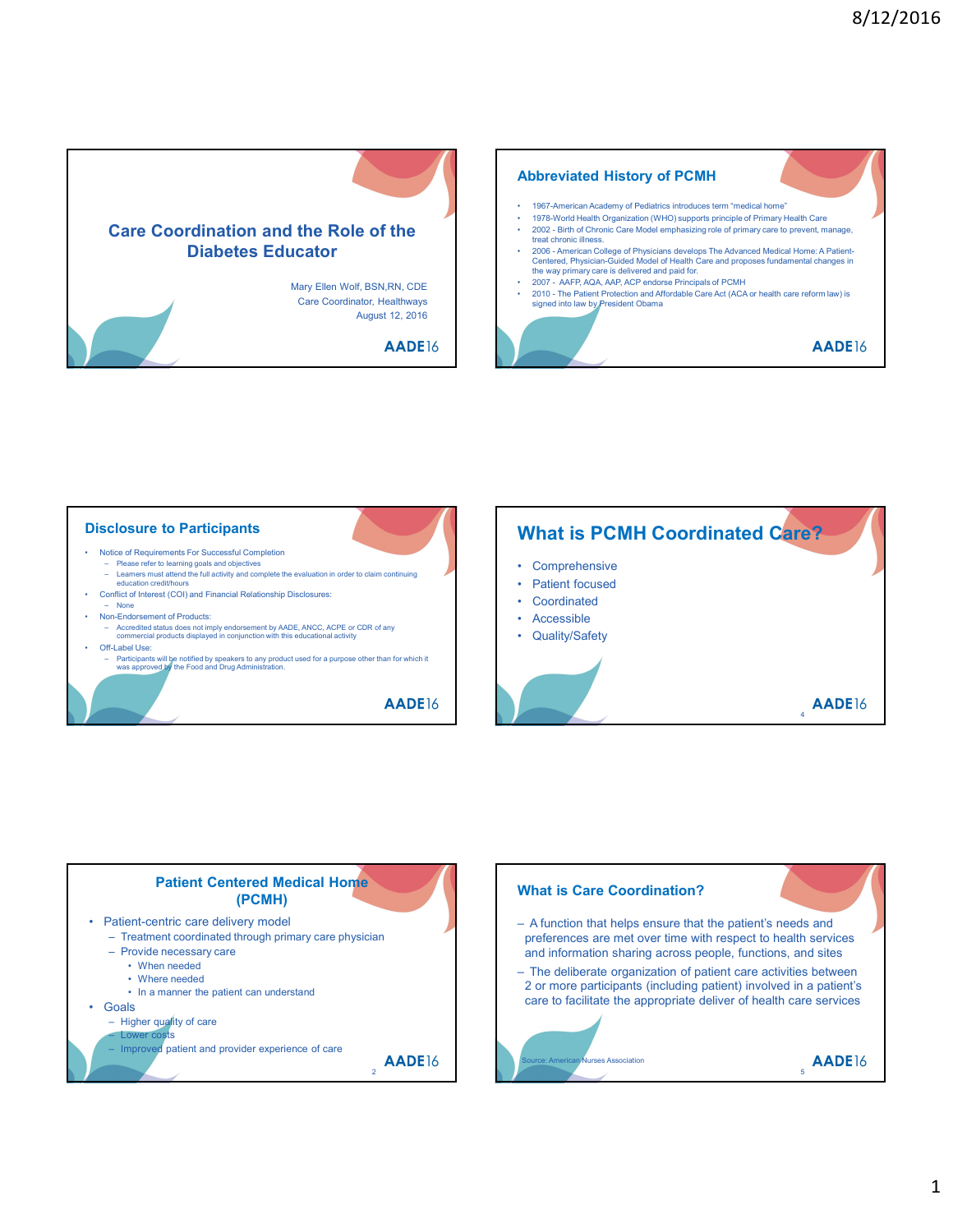#### What is Driving Change?

- 
- 
- 
- 
- 
- 
- Simultaneous call for new delivery methods, payment<br>systems, quality of care, reduced cost

 $_{6}$  AADE16

# What is Driving Change?<br>
• Increased cost<br>
• ACA 2010<br>
• More patients in primary care demands overhaul of entire<br>
• Fragmented care<br>
• Fagmented care<br>
• Aging population<br>
• Aging population What is Driving Change?<br>
• Increased cost<br>
• ACA 2010<br>
• More patients in primary care demands overhaul of entire<br>
• More patients in primary care demands overhaul of entire<br>
• Fragmented care<br>
• Lack of accountability<br>
• What is Driving Change?<br>
• Increased cost<br>
• ACA 2010<br>
• More patients in primary care demands overhaul of entire<br>
primary care system<br>
• Fragmented care<br>
• Lack of accountability<br>
• Aging population<br>
• Simultaneous call f primary care system and the coordinate the RIGHT care - visits with registered dietitian, What is Driving Change?<br>
• Increased cost<br>
• ACA 2010<br>
• More patients in primary care demands overhaul of entire<br>
primary care systems<br>
• Fragmented care<br>
• Lack of accountability<br>
• Simultaneous call for new delivery met What is Driving Change?<br>
• Increased cost<br>
• ACA 2010<br>
• More patients in primary care demands overhaul of entire<br>
• Fragmented care<br>
• Fragment<br>
• Exck of accountability<br>
• Lack of accountability<br>
• Lack of accountability What is Driving Change?<br>
• Increased cost<br>
• AGA 2010<br>
• Munceable with primary care demands overhaul of entire<br>
• Aging population<br>
• Aging population<br>
• Aging population<br>
• Aging population<br>
• Aging population<br>
• Simulta What is Driving Change?<br>
• Increased cost<br>
• AGA 2010<br>
• More patients in primary care demands overhaul of entire<br>
• Fragmented care<br>
• Lack of accountability<br>
• Aging population<br>
• Simultaneous call for new delivery metho Getting It RIGHT <sup>8</sup>/12/2016<br>
• Select the RIGHT<br>
• Select the RIGHT patient – those truly in need and most<br>
• Wilherable with complex, multiple chronic diseases<br>
• At the RIGHT time – transitions<br>
• Coordinate the RIGHT care - visits with vulnerable with complex, multiple chronic diseases 8/12/2016<br>
Getting It RIGHT<br>
• Select the RIGHT patient – those truly in need and most<br>
• At the RIGHT time – transitions<br>
• Coordinate the RIGHT care - visits with registered dietitian,<br>
• PCP and specialist follow up 8/12/2016<br>
• Select the RIGHT<br>
• Select the RIGHT patient – those truly in need and most<br>
• vulnerable with complex, multiple chronic diseases<br>
• At the RIGHT time – transitions<br>
• Coordinate the RIGHT care - visits with r







- 
- 
- coordination and regular specific feedback on overall **ADEM** program outcomes and the set of the set of the set of the set of the set of the set of the set of the set of the set of the set of the set of the set of the set of the set of the set of the set of the set of the set of the

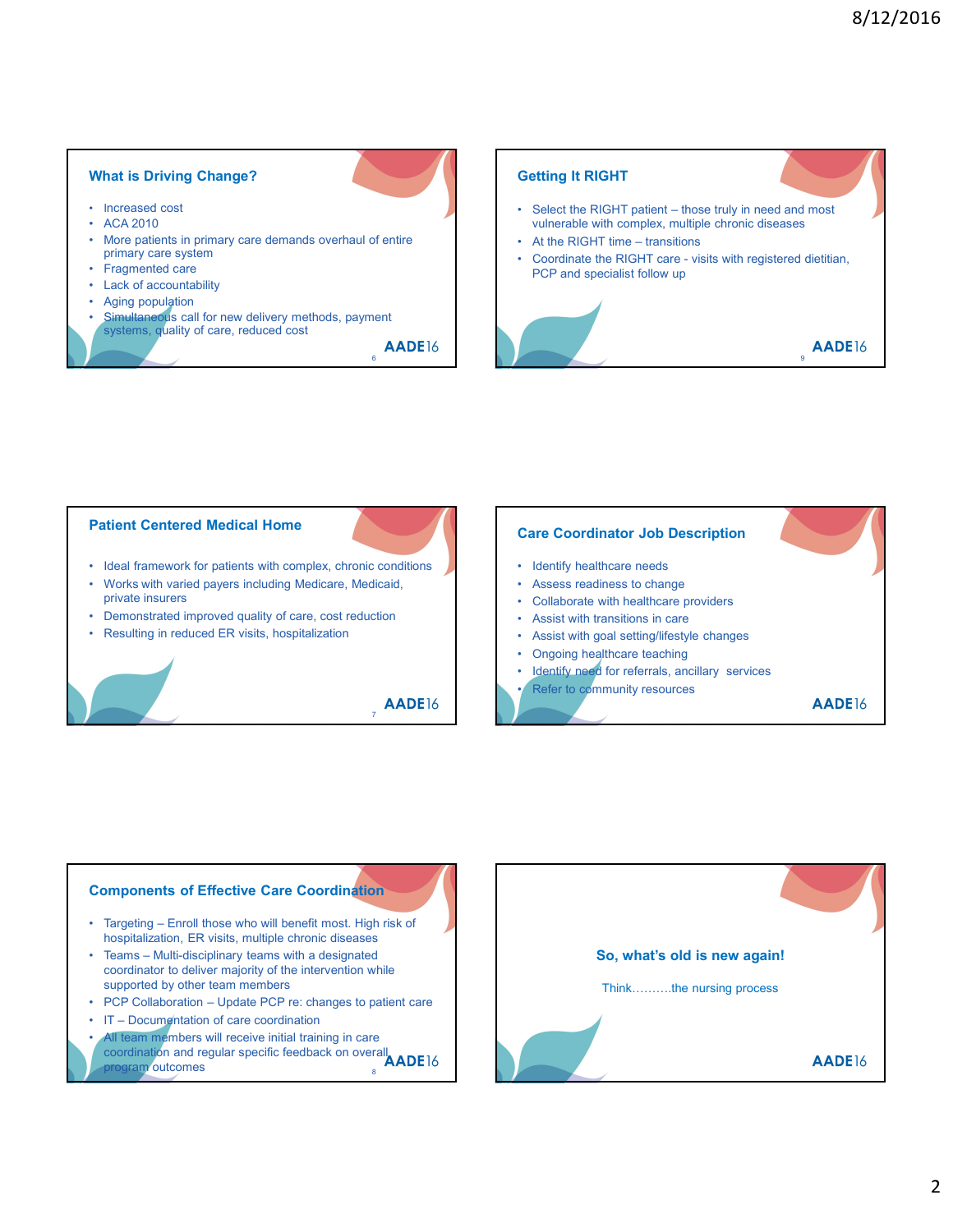### CDEs as Care Coordinators

- aligned with basic tenets of diabetes education
- DSML/S shown to be cost effective reducing and the complication of the control of the control of the control of the control of the control of the control of the control of the control of the control of the control of the c
- Algorithm defines 4 critical time points and focuses on self-<br>
management skills necessary at each critical time point<br>
 Healthy coping<br>
 Healthy coping

12 **AADE**16









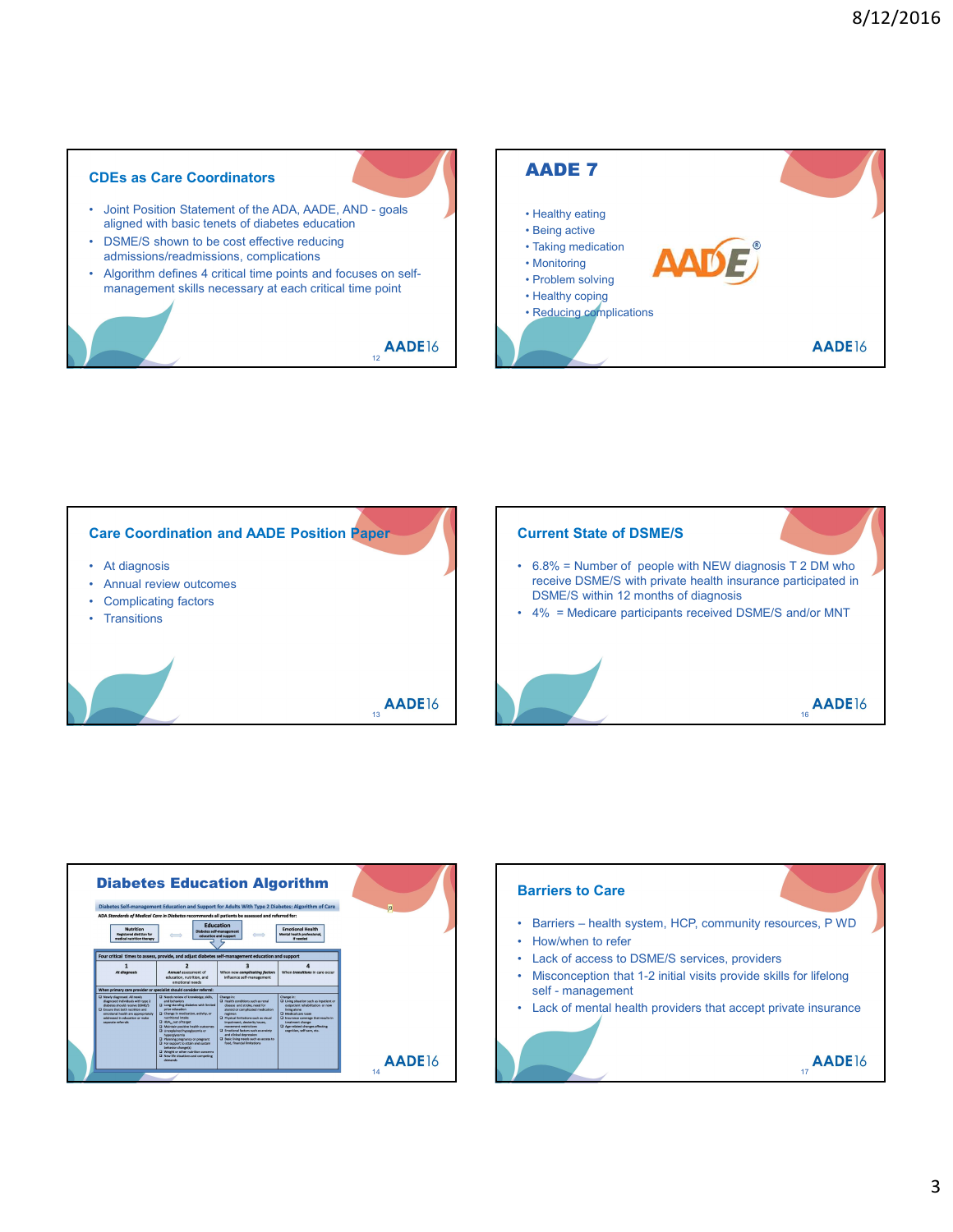## Slide 15

#### j9 will give you the new alogrythmn jkb1, 5/9/2016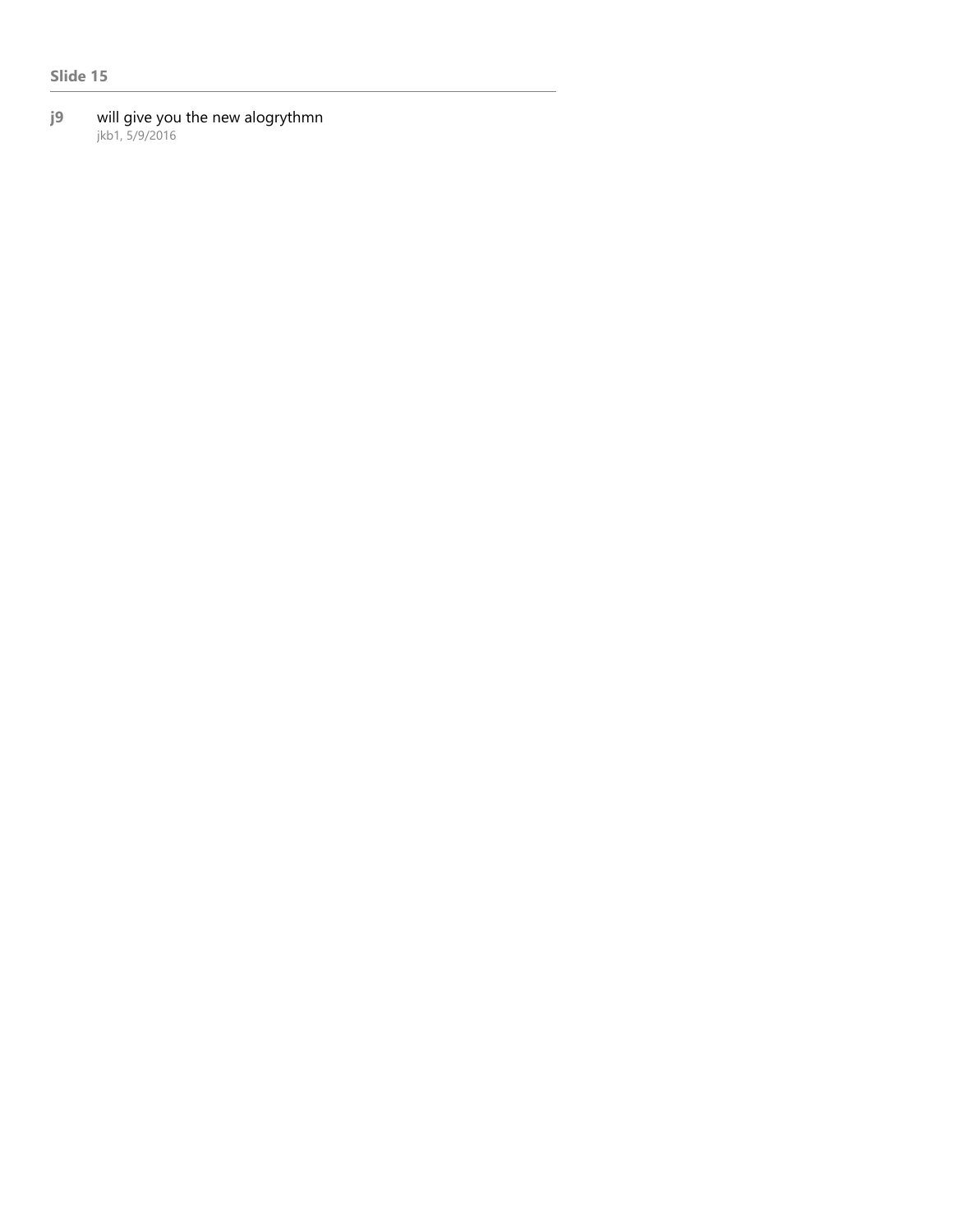

# Healthways, In Partnership With Insurance **Company** 8/12/2016<br> **Healthways, In Partnership With Insurance**<br> **Company**<br>
• 300 RNs<br>
• 20 Program Consultants - data analytics<br>
• IT – Insurance companies are in the data business!<br>
• Quality Measures – monthly input from Care Co

- 
- 
- 
- 









 $AADE16$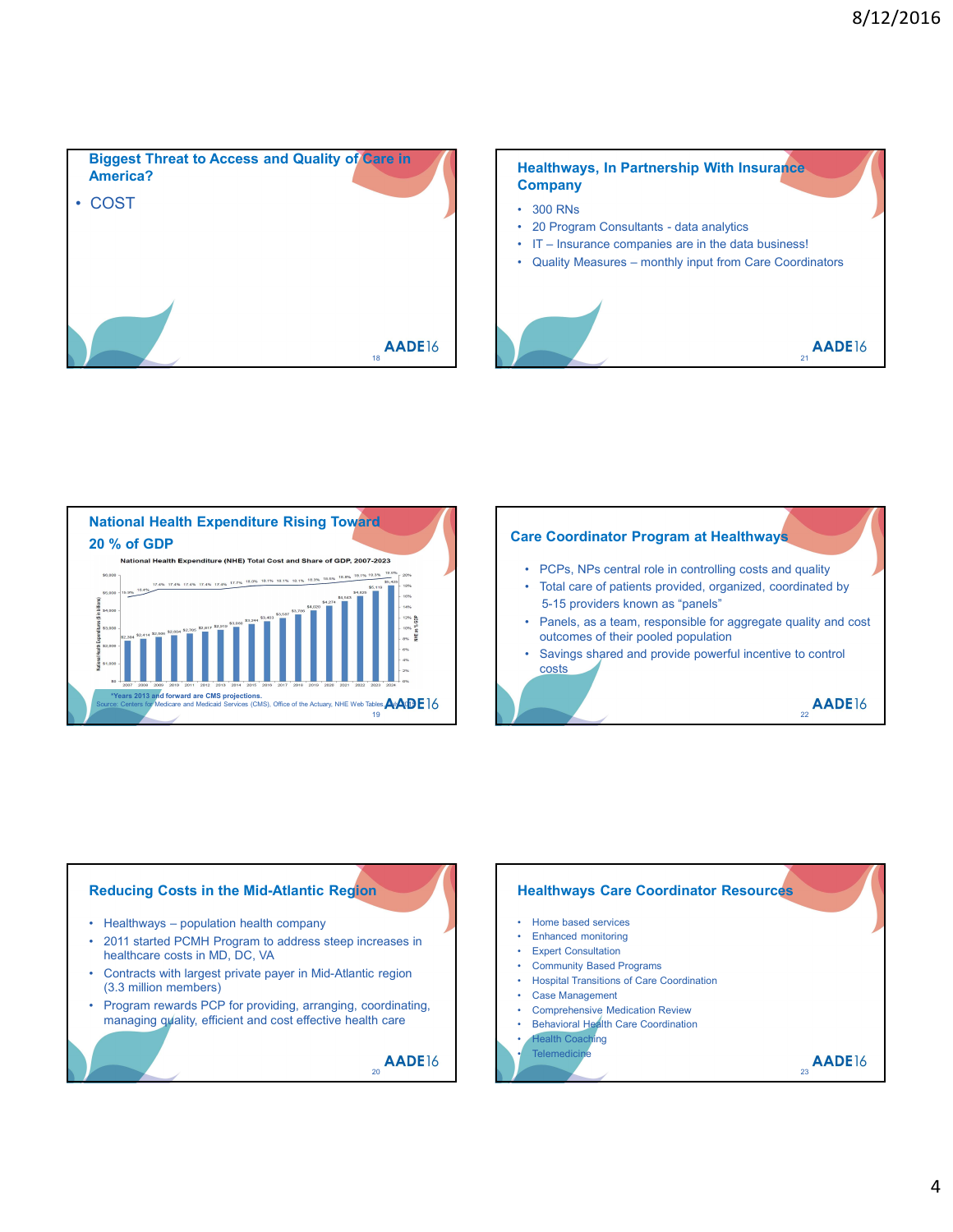#### How is the Cost of Care Controlled?

- 
- 
- centers
- 





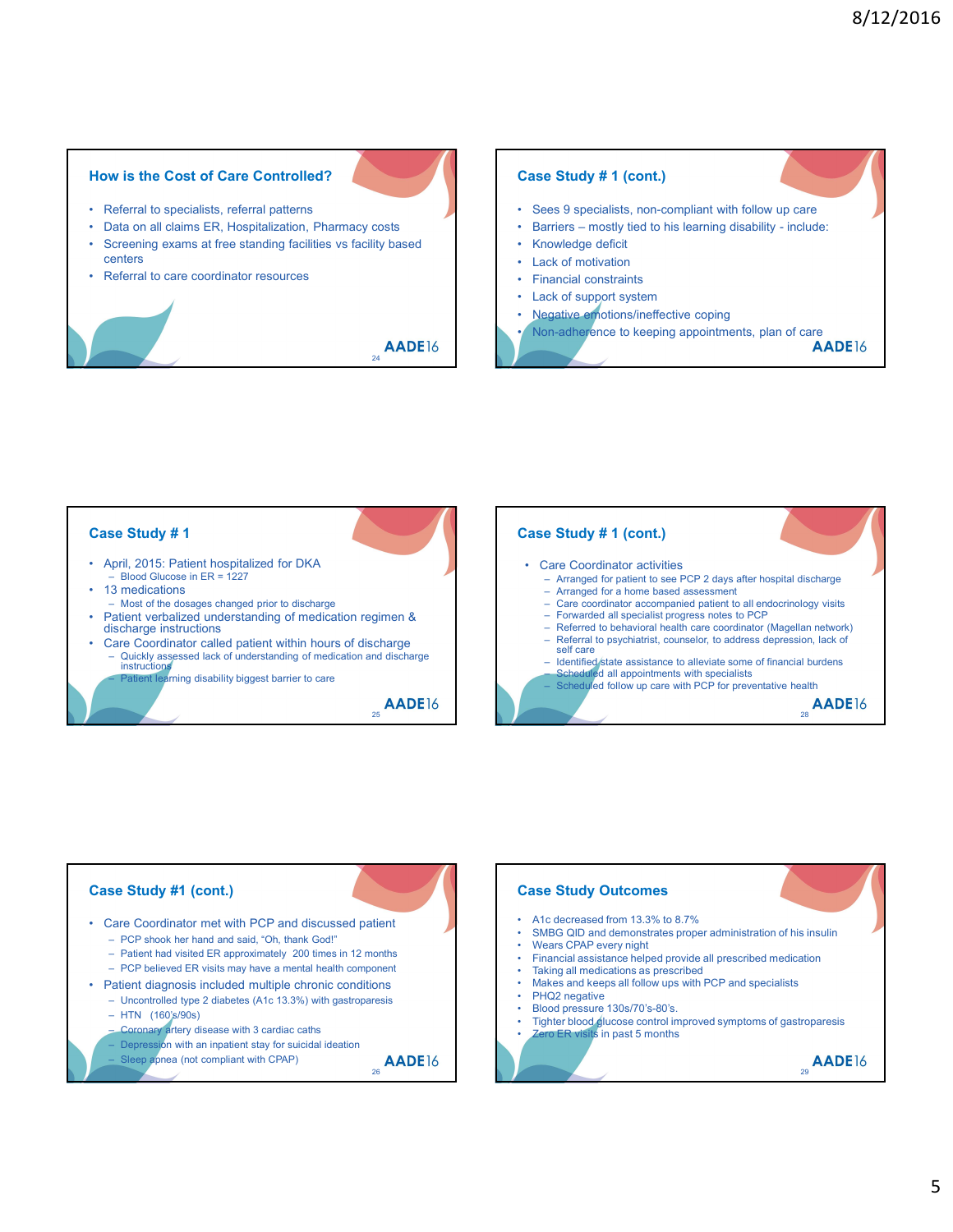#### Without Care Coordination

- 
- 
- Without Care Coordination<br>
 Continued compulsive ER visits<br>
 Uncontrolled DM, HTN, Depression<br>
 Would not have had access to mental healthcare resources<br>
 Taking medicat<br>
 Taking medicat<br>
 Taking medicat<br>
 Taking me Without Care Coordination<br>
• Continued compulsive ER visits<br>
• Uncontrolled DM, HTN, Depression<br>
• Would not have had access to mental healthcare resources<br>
• Taking medical<br>
• Taking medical<br>
• Taking medical<br>
• Taking me

#### Case Study Outcomes

- 
- 
- Without Care Coordination<br>
 Continued compulsive ER visits<br>
 Would not have had access to mental healthcare resources<br>
 Would not have had access to mental healthcare resources<br>
 Taking medications as pre-<br>
 Taking me 8/12/2016<br>
Case Study Outcomes<br>
• Blood pressure 130s/80s<br>
• Fasting blood glucose in low 100s<br>
• Improved understanding of his chronic conditions and self<br>
care<br>
• Taking medications as prescribed<br>
• Keeping medical appoi <sup>8</sup>/12/2016<br>
Case Study Outcomes<br>
• Blood pressure 130s/80s<br>
• Fasting blood glucose in low 100s<br>
• Traking medical appointments with PCP, specialists<br>
• Taking medical appointments with PCP, specialists  $\frac{8}{12}/2016$ <br>
Case Study Outcomes<br>
• Blood pressure 130s/80s<br>
• Fasting blood glucose in low 100s<br>
• Improved understanding of his chronic conditions and self<br>
care<br>
• Taking medications as prescribed<br>
• Keeping medical 8/12/2016<br>
Case Study Outcomes<br>
• Blood pressure 130s/80s<br>
• Fasting blood glucose in low 100s<br>
• Improved understanding of his chronic conditions and self<br>
• Taking medications as prescribed<br>
• Keeping medical appointment <sup>8</sup>/12/2016<br>
• Richard Putcomes<br>
• Richard pressure 130s/80s<br>
• Fasting blood glucose in low 100s<br>
• Improved understanding of his chronic conditions and self<br>
• Gering medical appointments with PCP, specialists<br> **AADE16**<br>
	-
	-



30 **AADE**16

j19

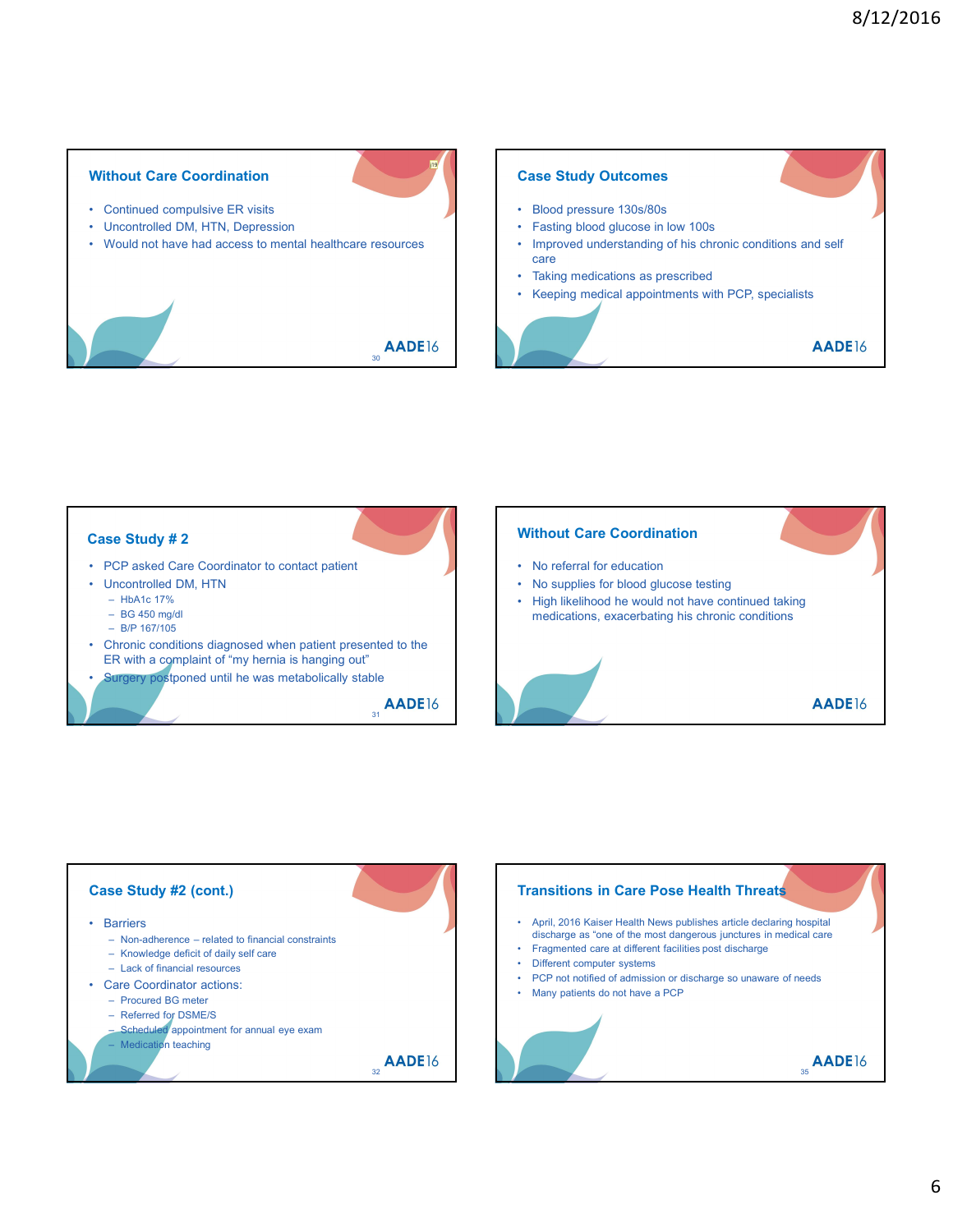# j19 Ignore J18

Perhaps adived up cases. Start the Presentation with the background up front, go into the pricipas sof case management jkb1, 5/9/2016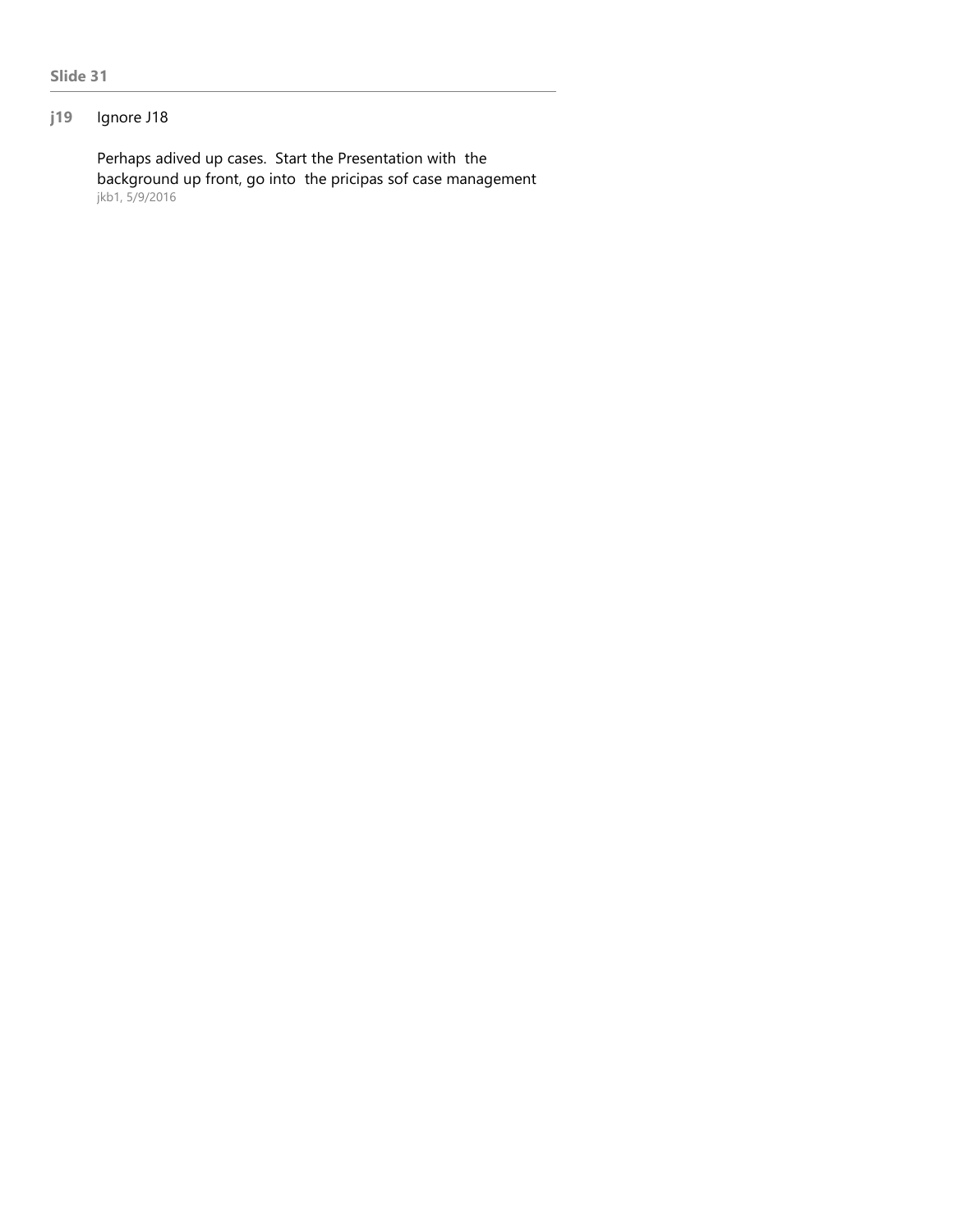#### Identifying Patients With Greatest Need

- 
- 
- 
- 
- 
- 
- 

36 **AADE**16





| Category                                       | <b>Care Coordination</b><br>Cost | <b>Cost Avoided</b> |          |               |
|------------------------------------------------|----------------------------------|---------------------|----------|---------------|
| Physician Fee for Care Plan                    | \$200                            |                     |          |               |
| Physician Fee for CP Maintenance               | $$100 \times 2$                  |                     |          |               |
| LCC Care Plan Monthly Fee                      | $$380 \times 9$                  |                     |          |               |
| Cost Share Waiver for Professional<br>Services | \$1,500                          |                     |          |               |
| Home Based Services                            | \$400                            |                     |          |               |
| Enhanced Monitoring                            | \$500                            |                     |          |               |
| Comprehensive Medication Review                | \$200                            |                     |          |               |
| All Other                                      | \$800                            |                     |          |               |
|                                                |                                  | 1 Admission         | \$21,000 |               |
|                                                |                                  | 3 ER Visits         | \$3,600  |               |
|                                                |                                  | Physician Fees      | \$800    |               |
| <b>TOTAL</b>                                   | \$7,220                          |                     | \$25,400 | <b>AADE16</b> |